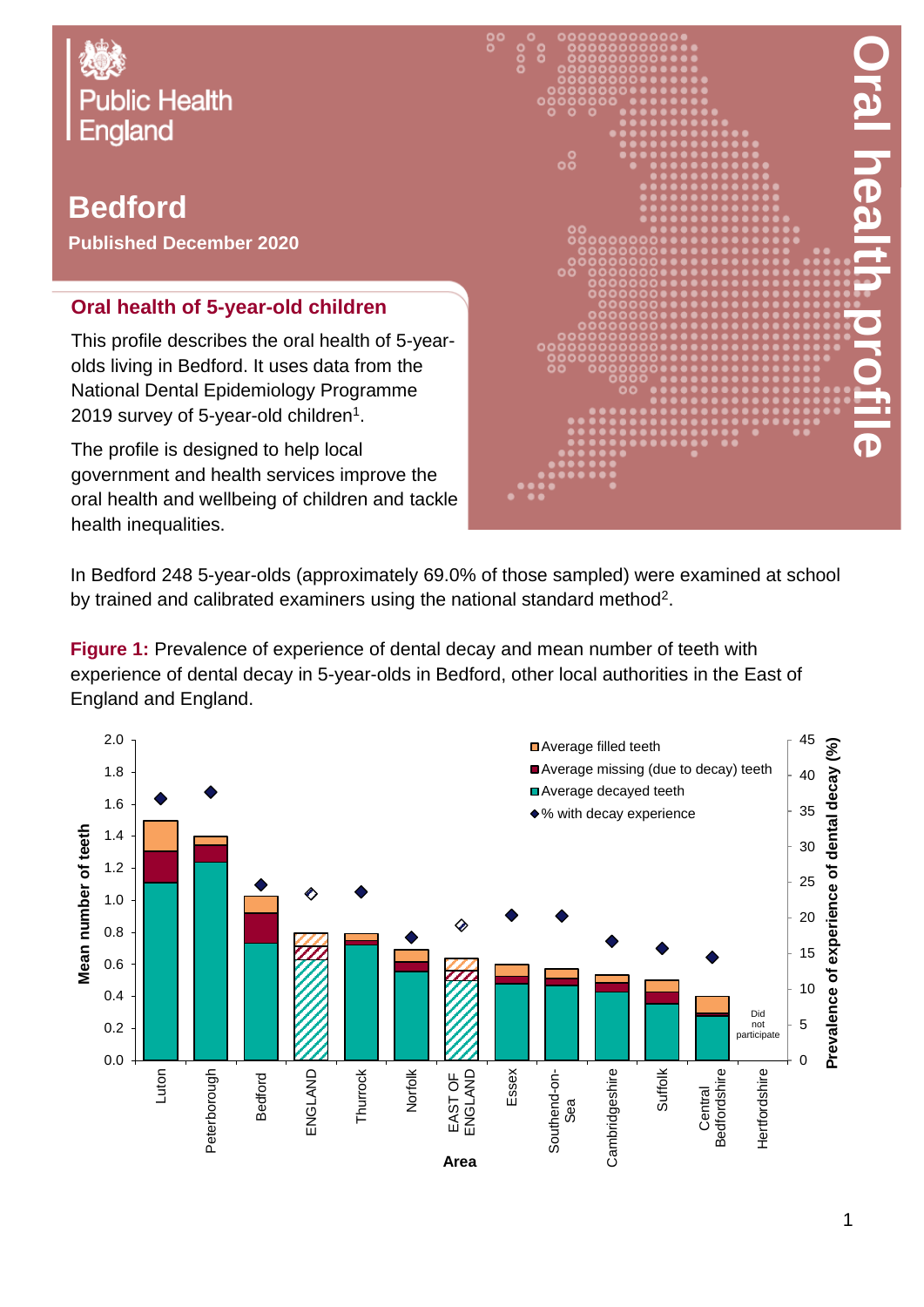**Table 1:** Experience of dental decay in 5-year-olds in Bedford, other local authorities in the East of England and England.

| Local authority             | Prevalence of<br>experience of<br>dental decay<br>(% ) | Mean number of teeth<br>with experience of<br>dental decay in all<br>examined children<br>n (95% confidence<br>intervals) | Mean number of teeth<br>with experience of<br>dental decay in children<br>with any decay<br>experience<br>n (95% confidence<br>intervals) |  |
|-----------------------------|--------------------------------------------------------|---------------------------------------------------------------------------------------------------------------------------|-------------------------------------------------------------------------------------------------------------------------------------------|--|
| Peterborough                | 37.7                                                   | 1.4<br>$(1.05 - 1.75)$                                                                                                    | 3.7<br>$(3.03 - 4.38)$                                                                                                                    |  |
| Luton                       | 36.8                                                   | 1.5<br>$(1.16 - 1.84)$                                                                                                    | 4.1<br>$(3.39 - 4.75)$                                                                                                                    |  |
| <b>Bedford</b>              | 24.7                                                   | 1.0<br>$(0.73 - 1.33)$                                                                                                    | 4.2<br>$(3.40 - 4.92)$                                                                                                                    |  |
| <b>Thurrock</b>             | 23.6                                                   | 0.8<br>$(0.53 - 1.06)$                                                                                                    | 3.3<br>$(2.63 - 4.07)$                                                                                                                    |  |
| England                     | 23.4                                                   | 0.8<br>$(0.78 - 0.81)$                                                                                                    | 3.4<br>$(3.36 - 3.44)$                                                                                                                    |  |
| <b>Essex</b>                | 20.4                                                   | 0.6<br>$(0.54 - 0.66)$                                                                                                    | 2.9<br>$(2.73 - 3.15)$                                                                                                                    |  |
| Southend-on-Sea             | 20.3                                                   | 0.6<br>$(0.34 - 0.80)$                                                                                                    | 2.8<br>$(2.06 - 3.56)$                                                                                                                    |  |
| <b>East of England</b>      | 19.0                                                   | 0.6<br>$(0.60 - 0.67)$                                                                                                    | 3.3<br>$(3.21 - 3.48)$                                                                                                                    |  |
| <b>Norfolk</b>              | 17.3                                                   | 0.7<br>$(0.60 - 0.78)$                                                                                                    | 4.0<br>$(3.67 - 4.33)$                                                                                                                    |  |
| Cambridgeshire              | 16.7                                                   | 0.5<br>$(0.44 - 0.63)$                                                                                                    | 3.2<br>$(2.79 - 3.61)$                                                                                                                    |  |
| <b>Suffolk</b>              | 15.7                                                   | 0.5<br>$(0.42 - 0.58)$                                                                                                    | 3.2<br>$(2.85 - 3.52)$                                                                                                                    |  |
| <b>Central Bedfordshire</b> | 14.5                                                   | 0.4<br>$(0.19 - 0.61)$                                                                                                    | 2.8<br>$(1.81 - 3.74)$                                                                                                                    |  |
| Hertfordshire               | Did not participate                                    |                                                                                                                           |                                                                                                                                           |  |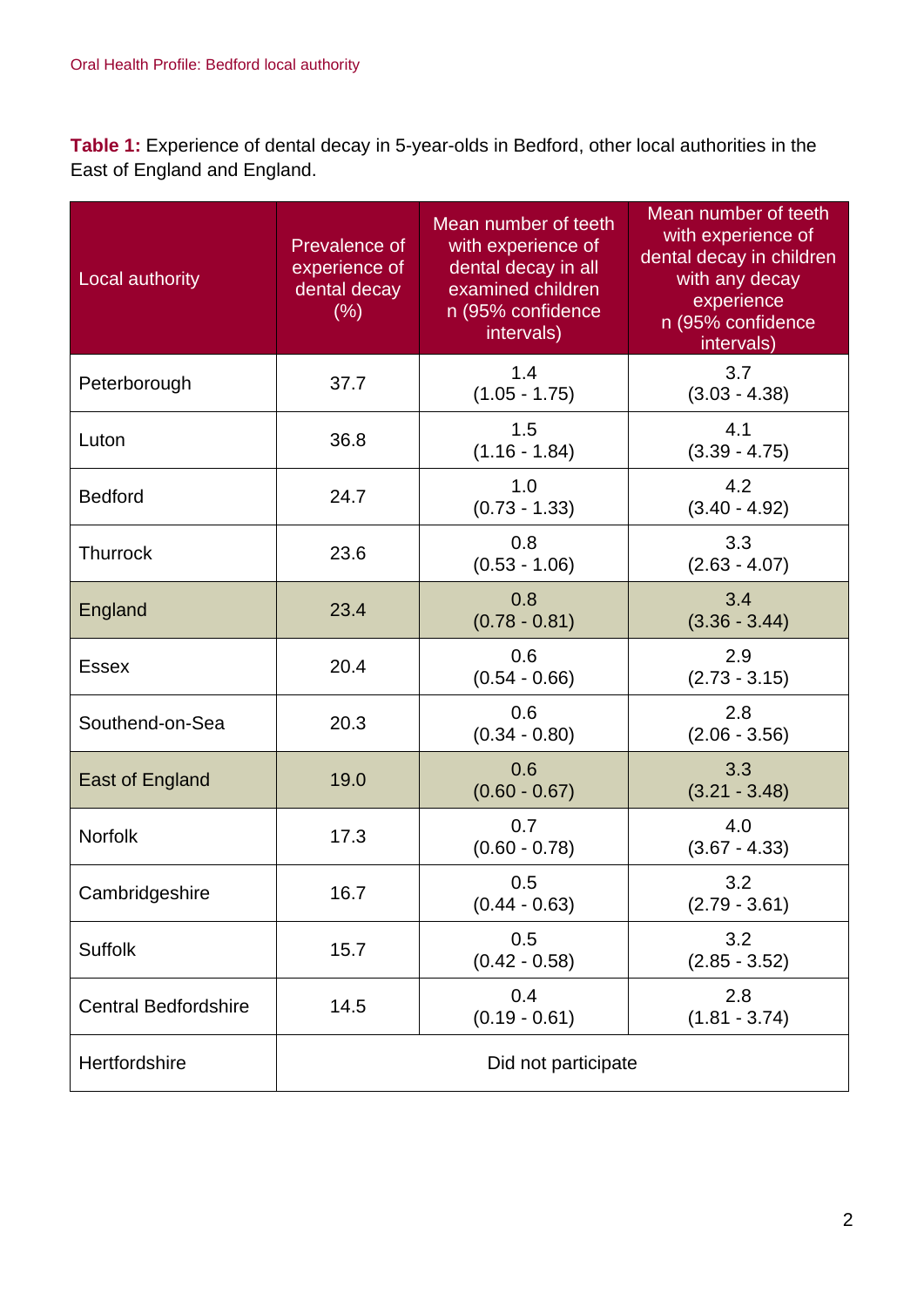Table 2. Measures of oral health among 5-year-olds in Bedford, it's statistical neighbours,<sup>i</sup> the East of England and England.

|                                                                                                    | <b>Bedford</b> | <b>Statistical</b><br>neighbour within<br>East of England:<br><b>Essex</b> | <b>Statistical</b><br>neighbour<br>comparator 1:<br><b>Kent</b> | East of<br>England | England |
|----------------------------------------------------------------------------------------------------|----------------|----------------------------------------------------------------------------|-----------------------------------------------------------------|--------------------|---------|
| Prevalence of<br>experience of dental<br>decay                                                     | 24.7%          | 20.4%                                                                      | 19.9%                                                           | 19.0%              | 23.4%   |
| Mean number of teeth<br>with experience of<br>dental decay                                         | 1.0            | 0.6                                                                        | 0.7                                                             | 0.6                | 0.8     |
| Mean number of teeth<br>with experience of<br>decay in those with<br>experience of dental<br>decay | 4.2            | 2.9                                                                        | 3.3                                                             | 3.3                | 3.4     |
| Mean number of<br>decayed teeth in<br>those with experience<br>of dental decay                     | 3.0            | 2.3                                                                        | 2.4                                                             | 2.6                | 2.7     |
| Proportion with active<br>decay                                                                    | 20.7%          | 17.7%                                                                      | 16.4%                                                           | 16.3%              | 20.4%   |
| Proportion with<br>experience of tooth<br>extractionii                                             | 4.4%           | 1.4%                                                                       | 2.2%                                                            | 1.8%               | 2.2%    |
| Proportion with dental<br>abscess                                                                  | 1.6%           | 0.4%                                                                       | 0.1%                                                            | 0.7%               | 1.0%    |
| Proportion with teeth<br>decayed into pulp                                                         | 7.3%           | 2.1%                                                                       | 2.0%                                                            | 2.5%               | 3.3%    |
| Proportion with decay<br>affecting incisorsii                                                      | 7.3%           | 2.2%                                                                       | 2.4%                                                            | 3.5%               | 5.2%    |
| Proportion with high<br>levels of plaque present<br>on upper front teethiv                         | 0.5%           | 1.2%                                                                       | 0.2%                                                            | 0.5%               | 1.2%    |

<sup>i</sup>generated by the children's services statistical neighbour benchmarking tool, the neighbour within the East of England has "Very Close" comparator characteristics and the national neighbour 1 has "Very Close" comparator characteristics<sup>3</sup>.

ii experience of extraction of one or more teeth on one or more occasions.

iii dental decay involving one or more surfaces of upper anterior teeth.

iv indicative of poor tooth brushing habits.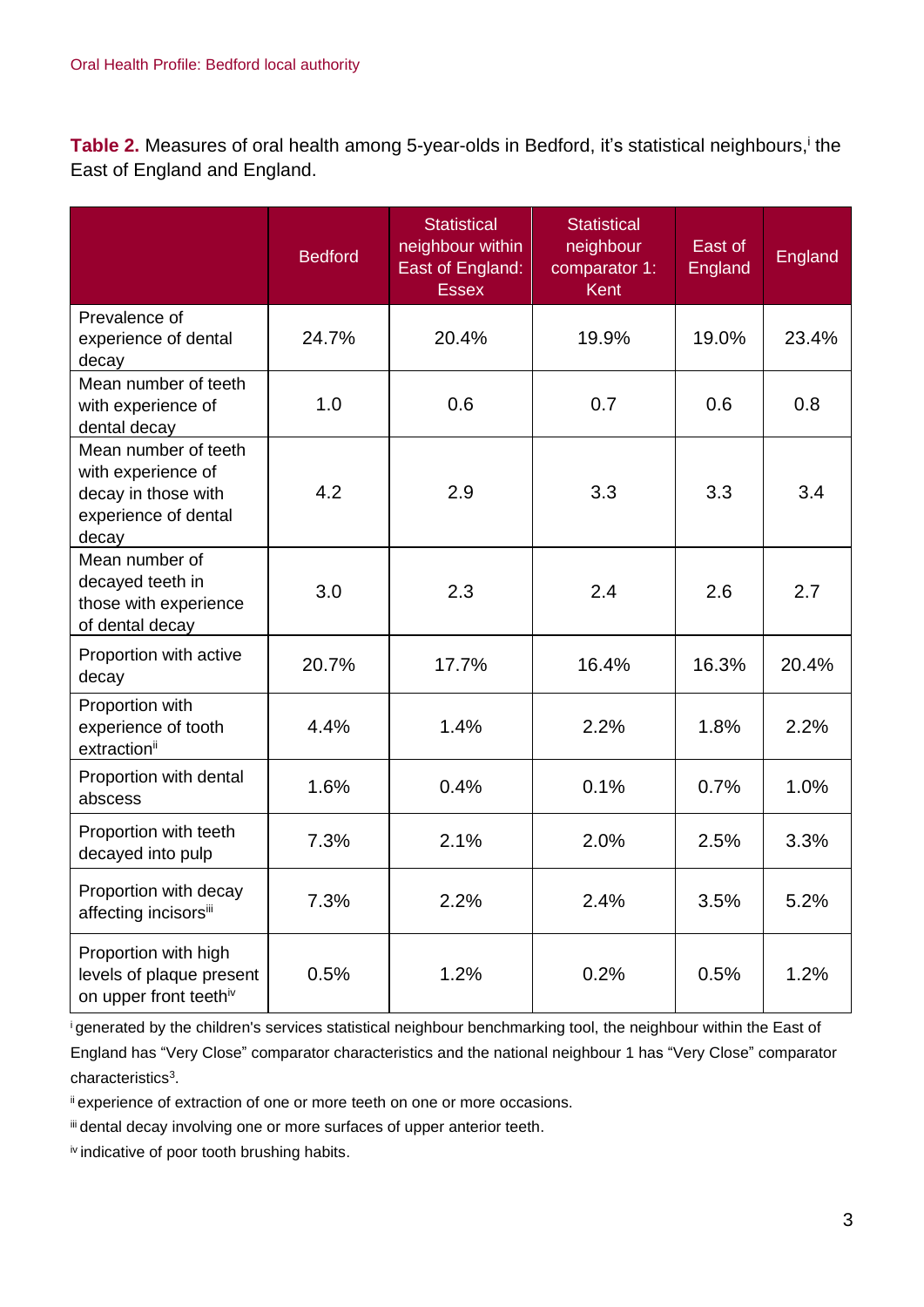

**Figure 2:** Prevalence of experience of dental decay in 5-year-olds in Bedford, by local authority Index of Multiple Deprivation (IMD) 2019 quintiles.

**IMD 2019 quintiles (within local authority)**

Error bars represent 95% confidence limits





Error bars represent 95% confidence limits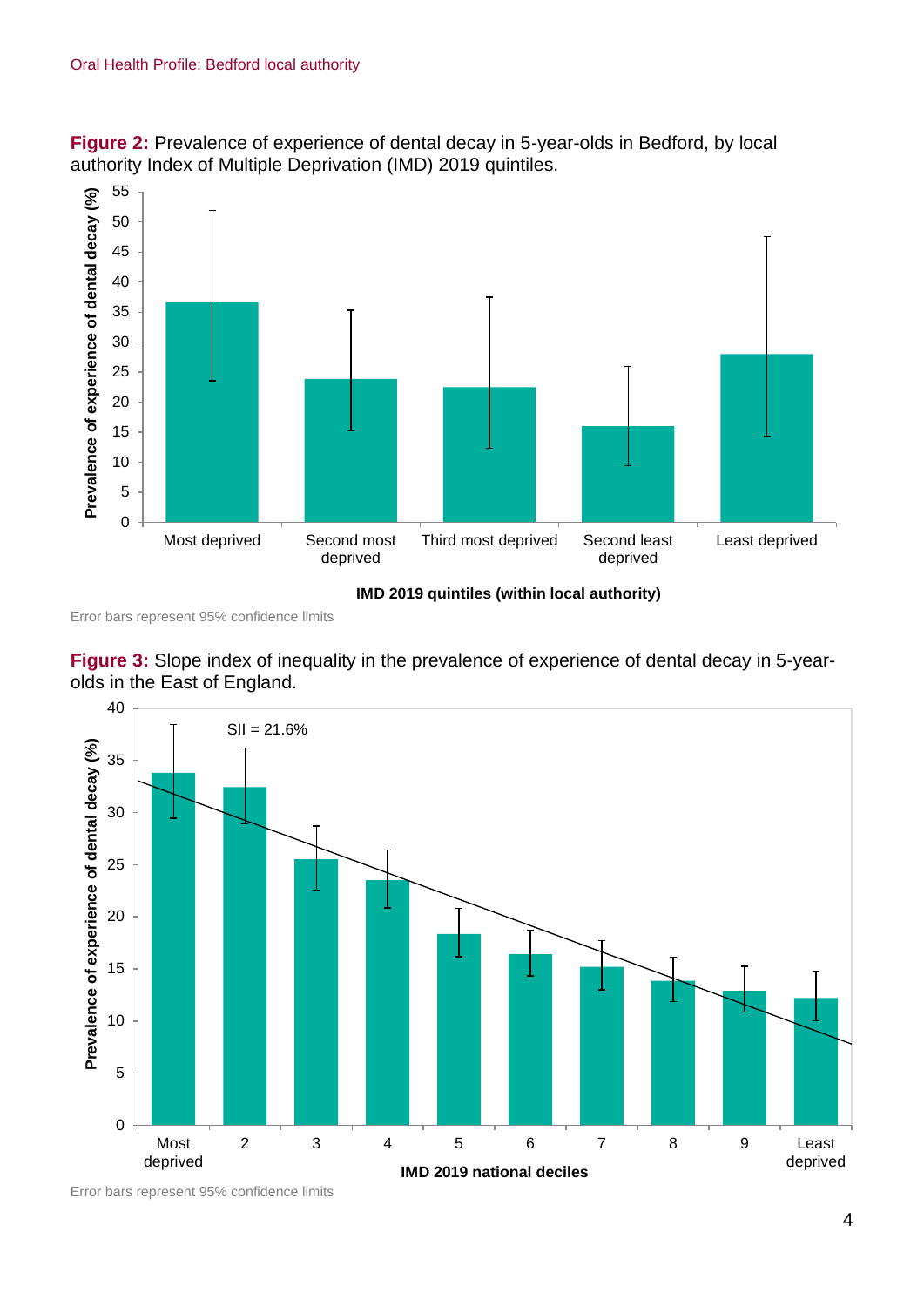**Figure 4:** Prevalence of experience of dental decay in 5-year-olds in Bedford, the East of England and England, by year.



Error bars represent 95% confidence limits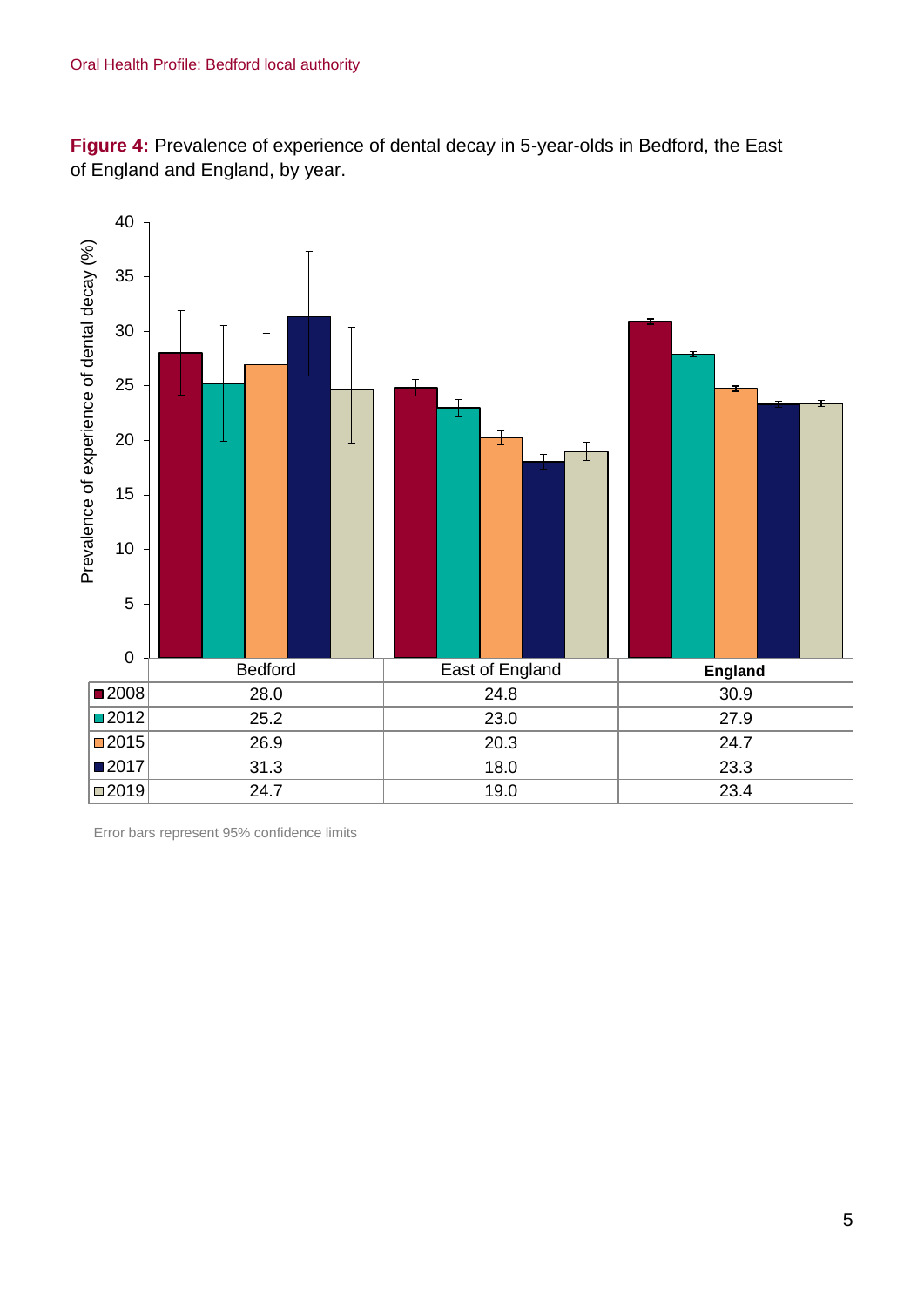**Table 3:** Experience of dental decay in 5-year-olds in the East of England, by ethnic group.

| Ethnic group                         | Number of<br>children<br>examined<br>(N) | Prevalence of<br>experience of<br>dental decay<br>$(\% )$ | Mean number of teeth<br>with experience of<br>dental decay among<br>children with any<br>experience of dental<br>decay n (95% CI) | Prevalence of<br>dental decay<br>affecting incisors<br>$(\% )$ |
|--------------------------------------|------------------------------------------|-----------------------------------------------------------|-----------------------------------------------------------------------------------------------------------------------------------|----------------------------------------------------------------|
| Asian/Asian<br><b>British</b>        | 336                                      | 37.2                                                      | 4.2<br>$(3.59 - 4.75)$                                                                                                            | 12.8                                                           |
| Mixed                                | 233                                      | 24.0                                                      | 4.4<br>$(3.54 - 5.28)$                                                                                                            | 8.6                                                            |
| Other ethnic<br>background           | 48                                       | 20.8                                                      | 4.4<br>$(2.37 - 6.43)$                                                                                                            | 6.3                                                            |
| White                                | 4,546                                    | 18.7                                                      | 3.4<br>$(3.17 - 3.56)$                                                                                                            | 2.8                                                            |
| Not provided                         | 3,118                                    | 17.6                                                      | 3.1<br>$(2.84 - 3.26)$                                                                                                            | 3.2                                                            |
| <b>Black/Black</b><br><b>British</b> | 139                                      | 17.3                                                      | 3.3<br>$(2.24 - 4.43)$                                                                                                            | 3.6                                                            |
| East of England                      | 8,420                                    | 19.0                                                      | 3.3<br>$(3.21 - 3.48)$                                                                                                            | 3.5                                                            |

**Figure 5:** Prevalence of experience of dental decay in 5-year-olds in the East of England, by ethnic group.



Error bars represent 95% confidence limits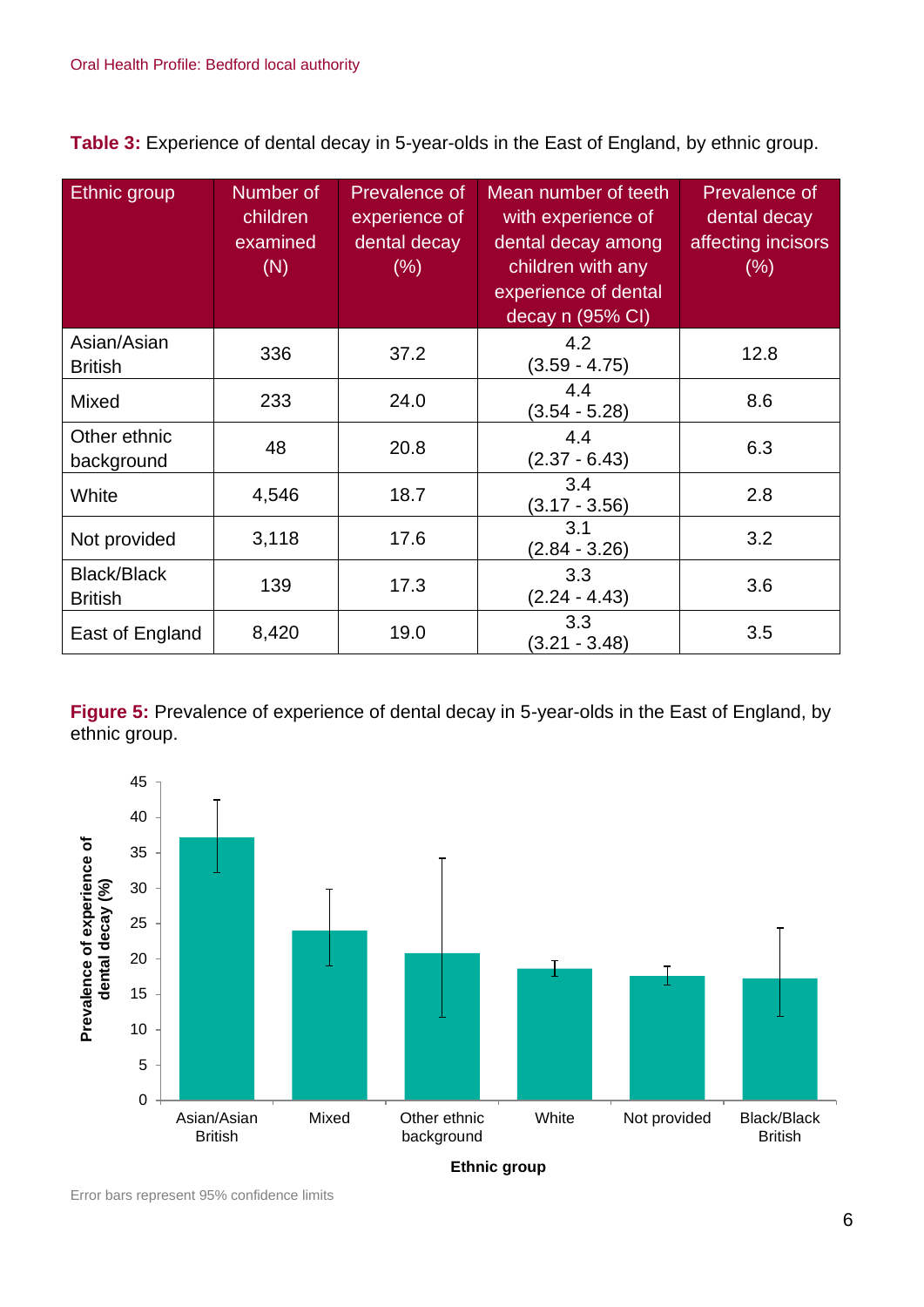## **Summary**

In Bedford average levels of dental decay are higher than the average for England.

The small sample size means it is not possible to provide information at ward level. Future surveys could be commissioned to provide larger samples to facilitate local analysis. Commissioning High Quality Information to Support Oral Health Improvement: A toolkit about dental epidemiology for local authorities, commissioners and partners is available to support the commissioning of oral health surveys $4$ .

Public health interventions can improve child oral health at a local level. Local authorities improving oral health: commissioning better oral health for children and young people is available to support local authorities to commission oral health improvement programmes for children and young people aged up to 19 years<sup>5</sup>.

If further local analysis is required, please contact the national dental public health team: DentalPHIntelligence@phe.gov.uk

## **References**

1. Public Health England (2020). National Dental Epidemiology Programme for England: oral health survey of 5-year-olds 2019 [Online]. Available at: <https://www.gov.uk/government/statistics/oral-health-survey-of-5-year-old-children-2019> [Accessed 29 May 2020].

2. Pine, C.M., Pitts, N.B. and Nugent, Z.J. (1997a). British Association for the Study of Community Dentistry (BASCD) guidance on the statistical aspects of training and calibration of examiners for surveys of child dental health. A BASCD co-ordinated dental epidemiology programme quality standard. Community Dental Health 14 (Supplement 1):18-29.

3. Children's services statistical neighbour benchmarking tool [online]. Available at: [www.gov.uk/government/publications/local-authority-interactive-tool-lait](http://www.gov.uk/government/publications/local-authority-interactive-tool-lait) [Accessed 29 May 2020].

4. Public Health England (2016). Commissioning high quality information to support oral health improvement. A toolkit about dental epidemiology for local authorities, commissioners and partners [Online]. Available at:

[https://assets.publishing.service.gov.uk/government/uploads/system/uploads/attachment\\_data/](https://assets.publishing.service.gov.uk/government/uploads/system/uploads/attachment_data/file/773332/Commissioning_High_Quality_Information_to_Support_Oral_Health_Improvement.pdf) file/773332/Commissioning High Quality Information to Support Oral Health Improvement. [pdf](https://assets.publishing.service.gov.uk/government/uploads/system/uploads/attachment_data/file/773332/Commissioning_High_Quality_Information_to_Support_Oral_Health_Improvement.pdf)